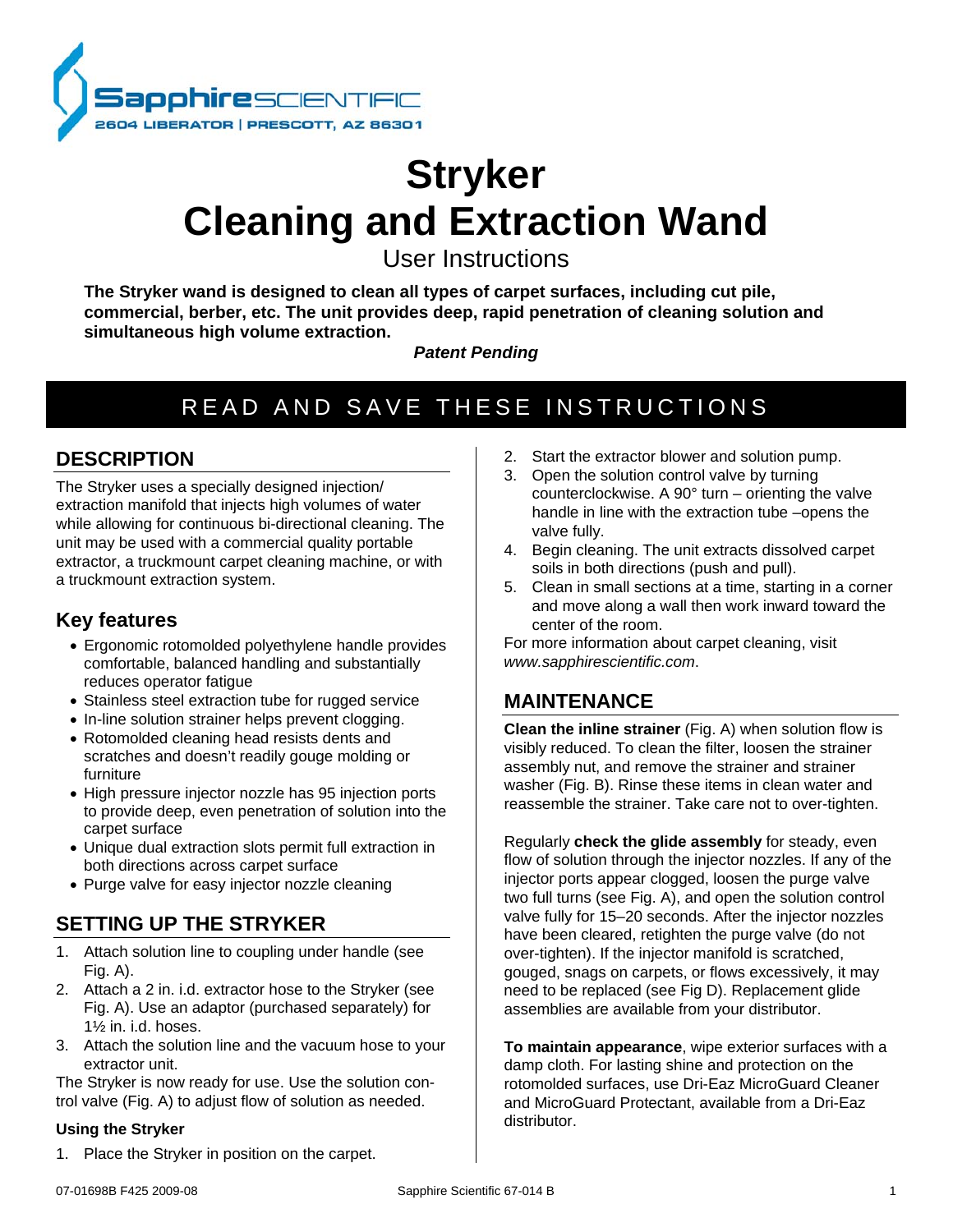#### **FIG. A: HANDLE DETAIL**



#### **FIG. B: IN-LINE STRAINER ASSEMBLY**



#### **FIG. C: EXTRACTION HEAD (Bottom view)**



**FIG. D: REPLACING THE GLIDE ASSEMBLY (bottom view)**



**STEP 1: Remove four screws and** detach solution line from glide assembly.

**STEP 2:** Remove glide assembly from extractor head.

**STEP 3:** Reinstall solution line into replacement manifold, insert manifold into head and reinsert screws.